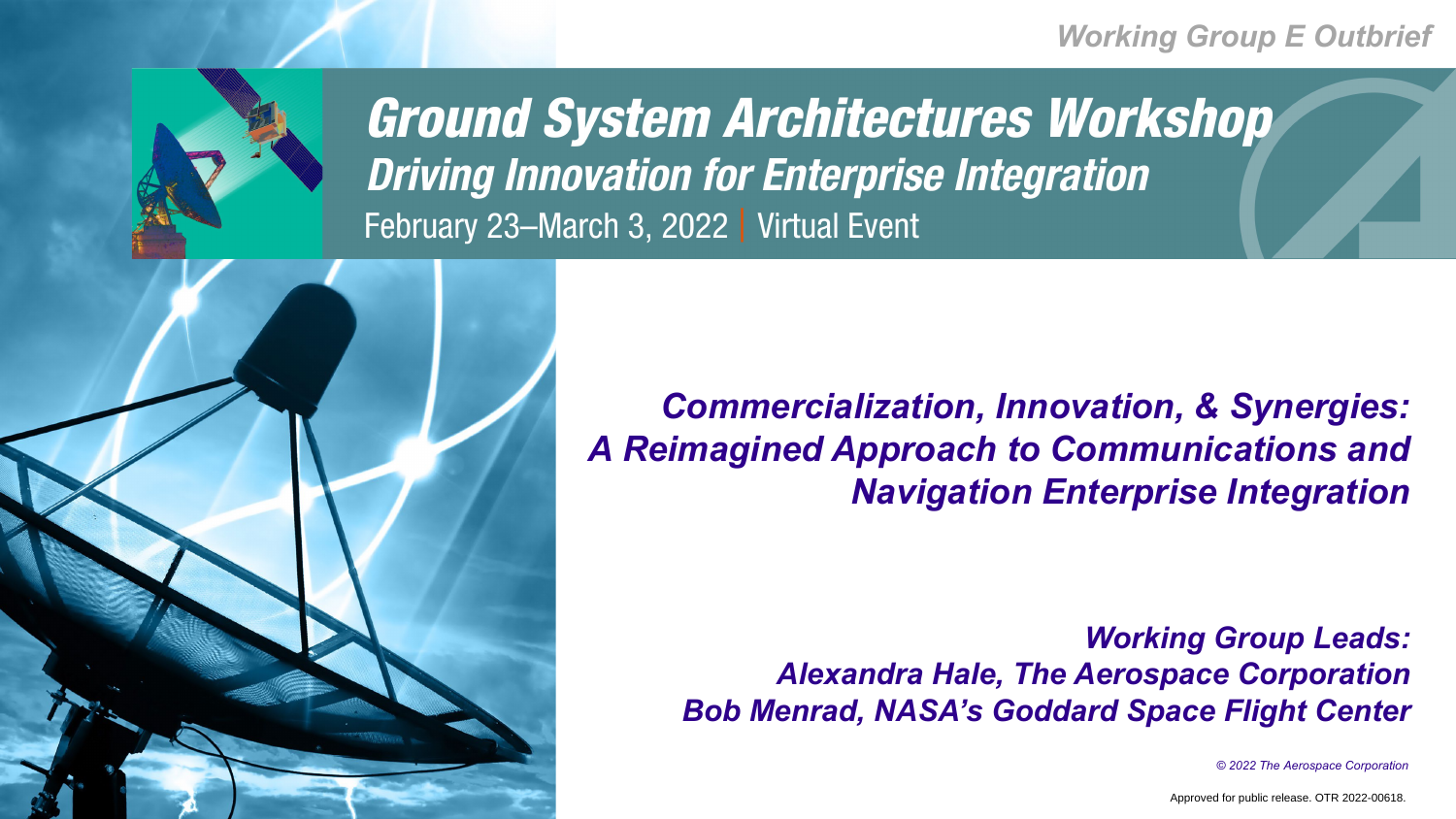

*Session Goals Working Group E* 

*The goal of Working Group E was to evaluate the following question on the enterprise level: HOW is NASA, the Department of Defense, and beyond approaching the future of space communications and navigation to promote commercialization across our enterprise in a way that will foster an interoperable space ecosystem to advance exploration efforts and protect our warfighters?*

**ADuring this interactive workshop, NASA leadership was joined by a host of strategic government and DOD partners** to explore the future of enterprise integration and discuss the work being done throughout the community to identify opportunities, nurture diverse relationships, and implement collaborative solutions to enable or enhance needed capabilities and technologies in support of exploration and space communications.

The discussion was focused on the importance of fostering synergistic collaboration to accelerate infusion opportunities by leveraging private industry, other government agencies, and international partners.

**X** This workshop was presented in three parts (NASA, DOD, and Academia) to effectively address this robust topic.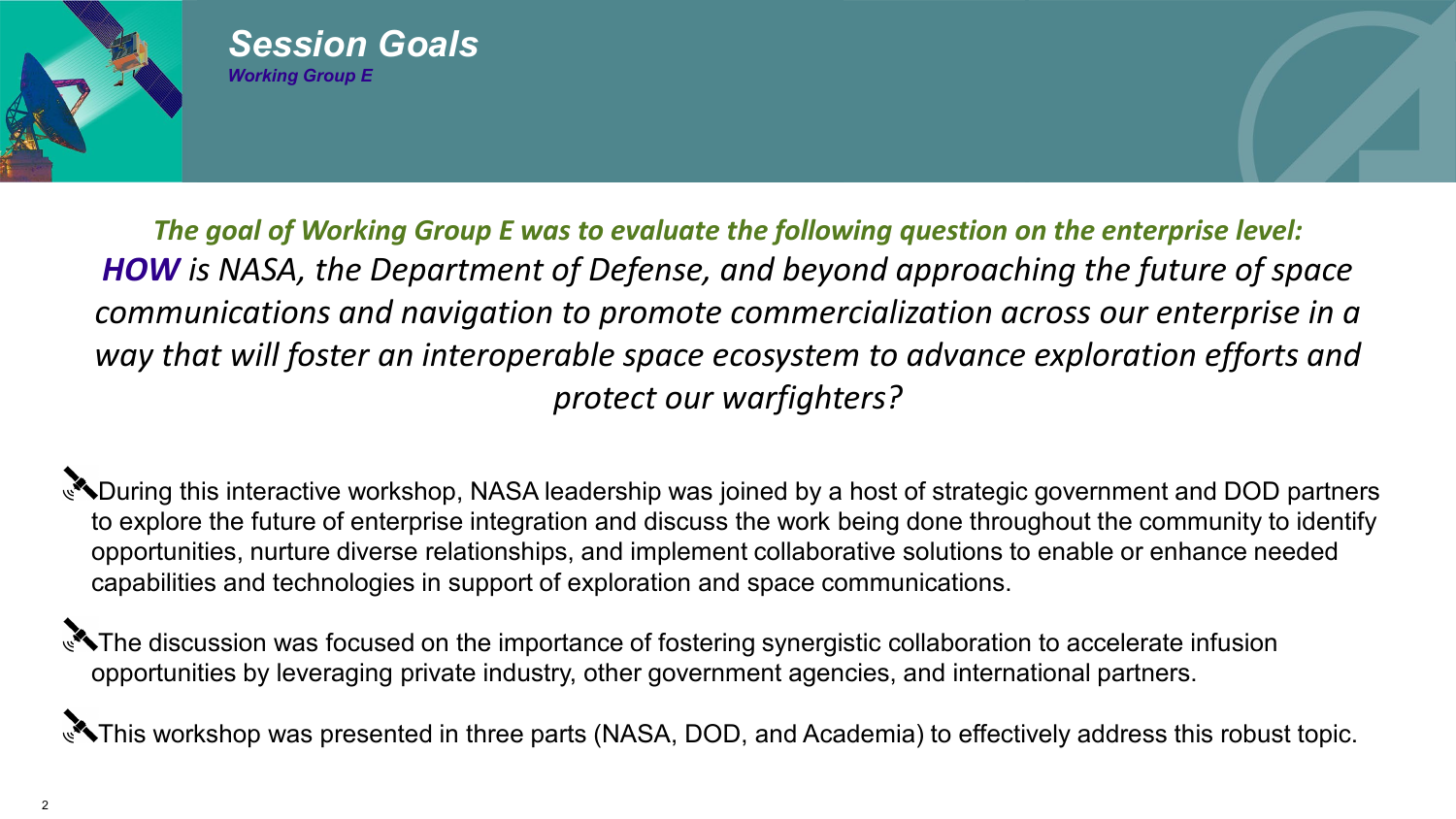



## *Distinguished Speakers Working Group E*



Robert J. "Bob" Menrad Associate Director of Flight Projects Exploration and Space Communications NASA's Goddard Space Flight Center





Col Albert O. Olagbemiro Space Systems Command United States Space Force



Gregory Heckler Director, Commercial Services Office Space Communications and Navigation Program (SCaN) NASA Headquarters

Dr. Scott Pace

Director of the Space Policy Institute The Elliott School of International Affairs The George Washington University

*Former Executive Secretary, National Space Council* 

*Four dialogues were facilitated by Alexandra Hale of the Aerospace Corporation to address overarching session goals from three perspectives: NASA, DOD, and academia.*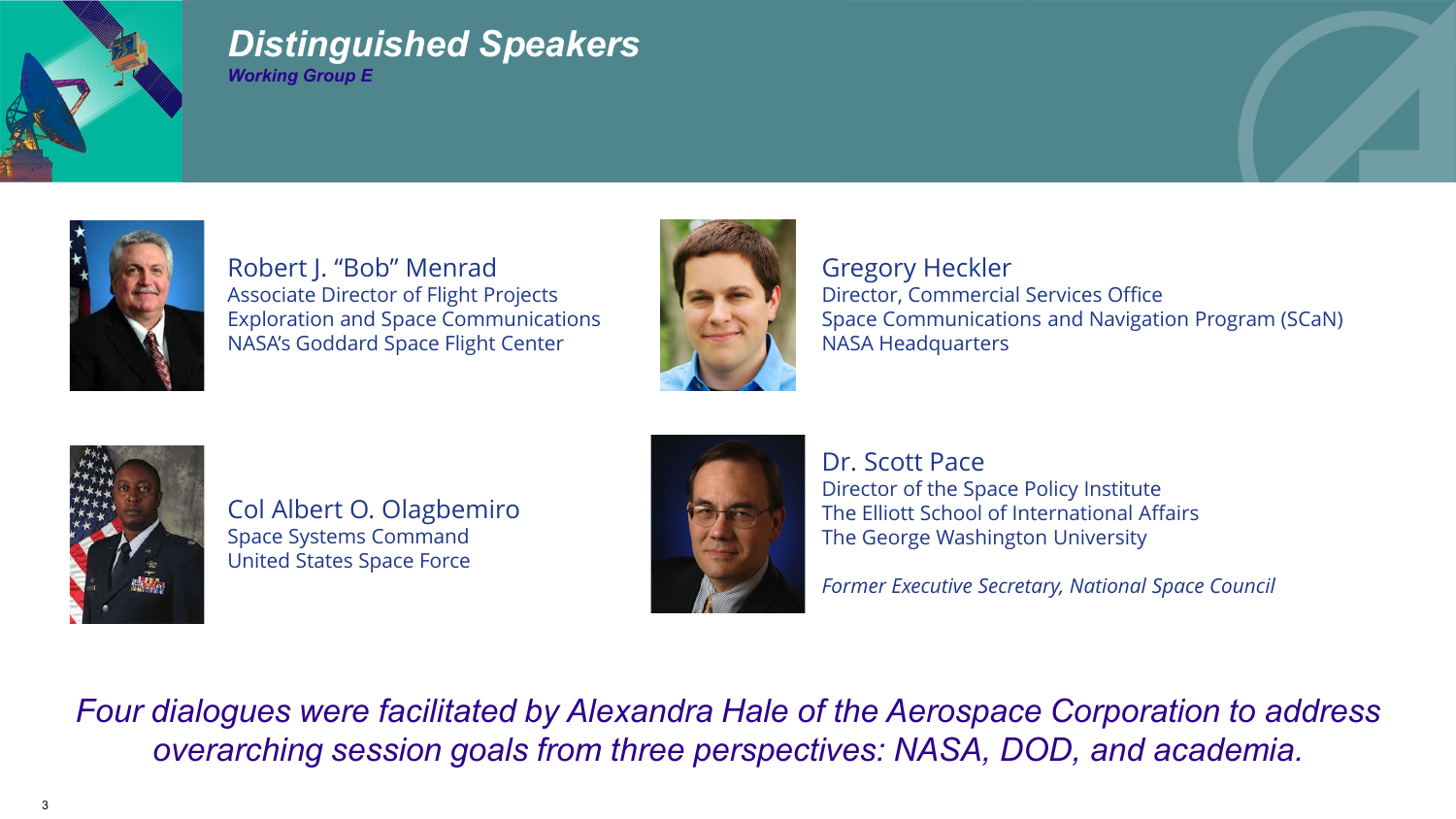## *Key Points Working Group E*



**NASA**

• NASA has concluded that the market has reached sufficient maturity to enable 100% commercialization of direct-to-Earth radio frequency communications services.

• The Office of Management and Budget (OMB) has directed NASA to rapidly commercialize Earth proximity networks. • As a result, NASA's Goddard Space Flight Center's Exploration and Space Communications Projects Division reorganized the communications and navigation workforce at Goddard and charged the new organization to engage with industry to establish new partnerships and encourage the growth of the U.S. space communications marketplace.

• NASA is looking to work toward a holistic approach to space communications and navigation that leans on heavy collaboration with other government agencies to reach commercialization goals.

The United States Space Force, the Defense Innovation Unit, and the Space Warfighting Analysis Center is working together to develop a "Hybrid Space Architecture" that will lean heavily on commercial solutions.

• Speakers addressed NASA's interest in advancing efforts in the areas of 3GPP, wideband, and spectrum.

**DOD**

• The Department of Defense (DOD) is looking for ways to work together to establish the standards, technology, and mechanisms to make commercialization successful and create an interoperable space communications ecosystem around the Earth, to the Moon, and beyond that will serve to protect our warfighters at home and abroad.

• The Space Development Agency has developed an optical communications standard that industry will be asked to reference when engaging with their Transport Layer.

| <b>Academia</b> |  |  |  |
|-----------------|--|--|--|
|                 |  |  |  |

• Leveraging commercial solutions for government space missions must be a key priority for NASA, DOD, and beyond moving forward. • United States National Space Policy 2020 and Space Policy Directives dating back to 2017 outline very clearly national goals and highlevel policy guidance for leveraging commercial solutions for government space missions. This is being practiced across the board as agencies and organizations are working to incorporate hybrid architectures into their roadmaps.

• Our adversaries are moving fast – the United States must adapt to a holistic approach to space architectures to secure our national space interests. How? Through the maintenance of security, international partnerships, and the fostering of resilient, interoperable systems.

• Standards and forward thinking acquisition approaches will be key in advancing commercialization efforts. NASA, DOD, and beyond must "understand what motivates industry and assume an MBA perspective."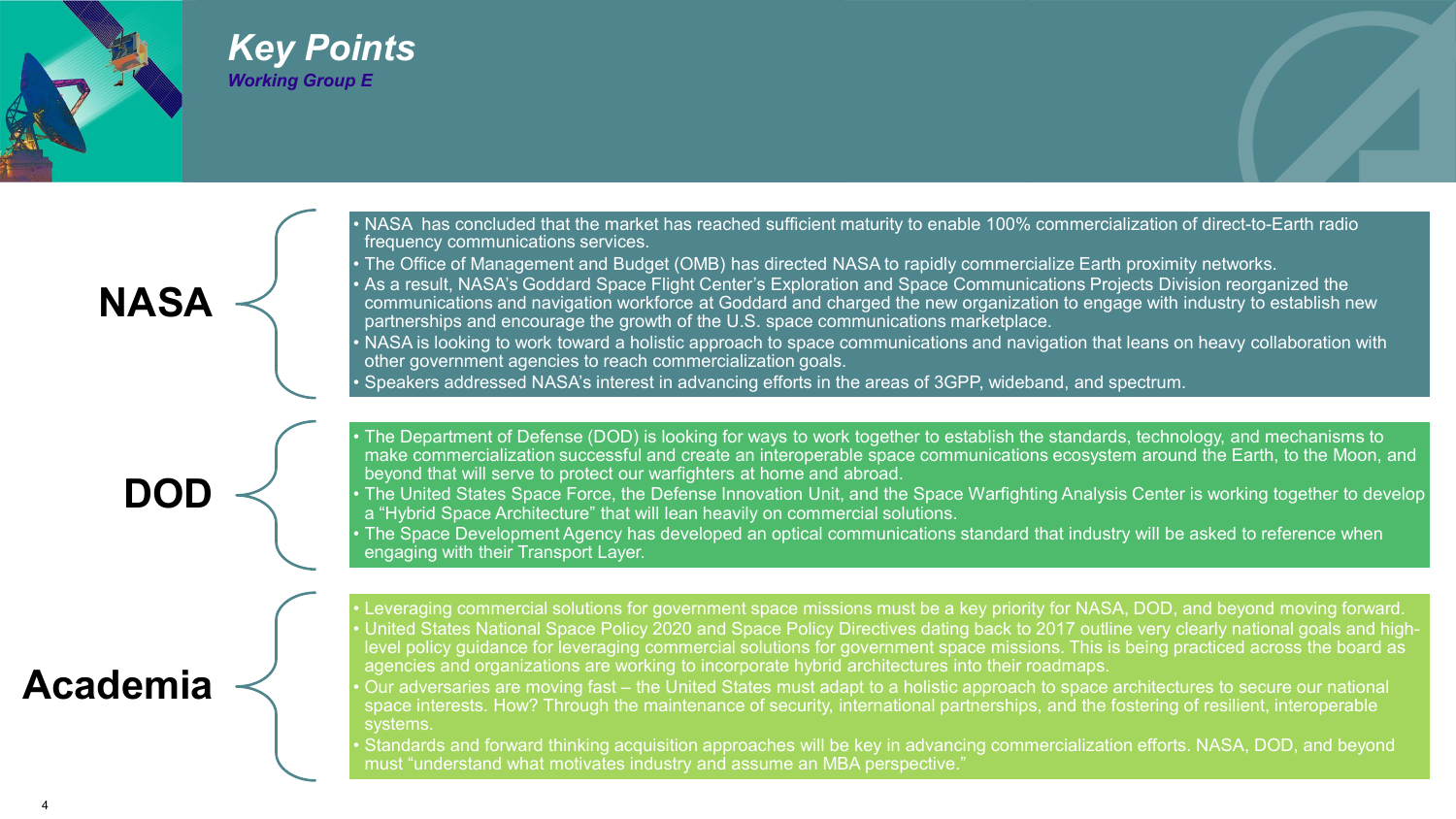

## *Conclusions Working Group E*

NASA's approach to commercialization is one that is integrated in an interagency fashion that follows two coordinated, parallel tracks focusing on ground networks and space relay.



The Department of Defense (DoD) seeks a hybrid space architecture to integrate emergent commercial space sensor and communications capabilities with U.S. Government space systems while incorporating best-in-class commercial practices to secure and defend the network across multiple domains.





Academia advises NASA, DOD, and beyond to solidify and streamline community standards that will define the level of resiliency in the systems that will serve to protect our national space interests at home and abroad.

# **Academia**